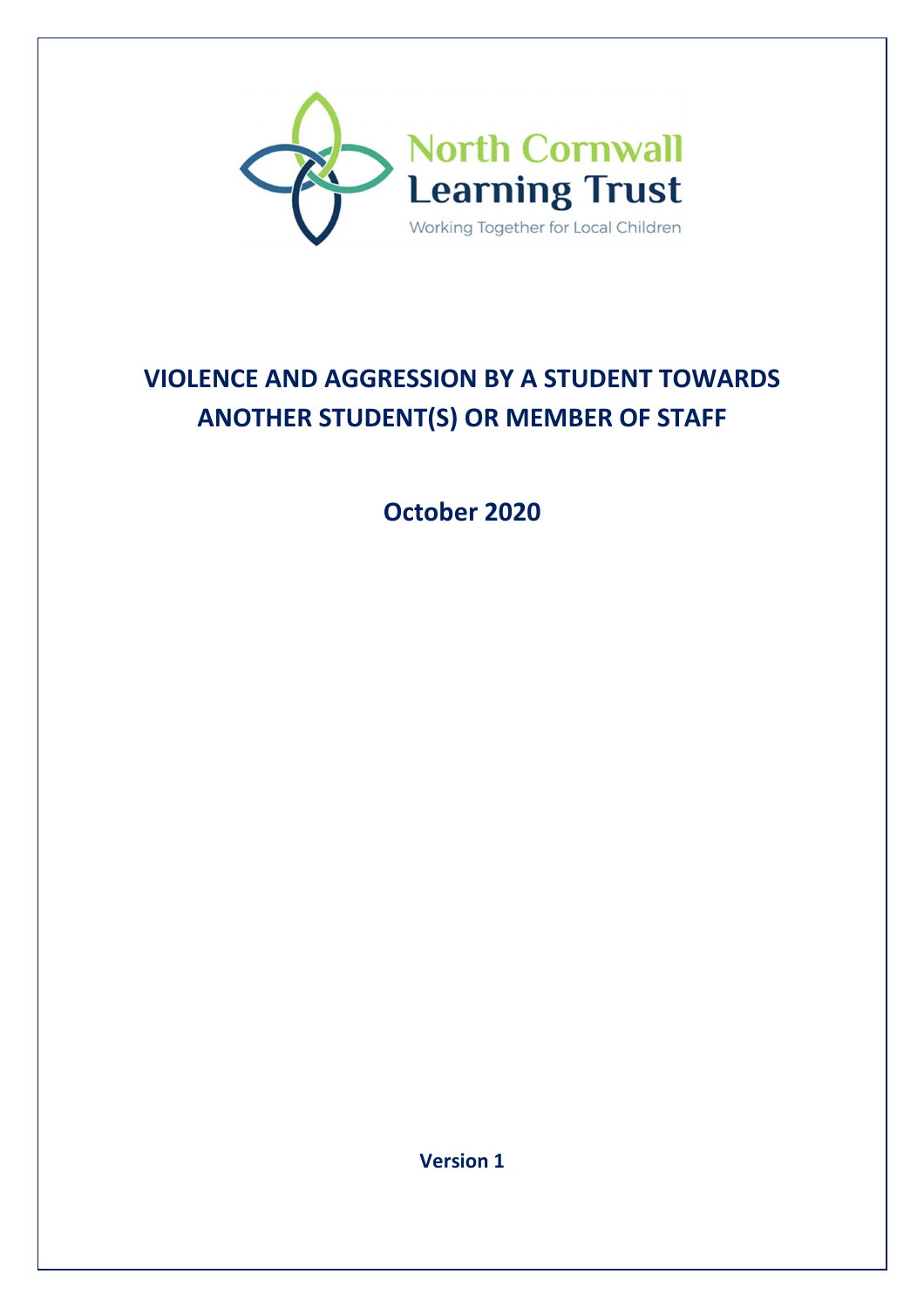### **1. Introduction**

1.1. Schools are places where every student and member of staff should feel safe. There are no circumstances in which violence towards another person is acceptable, whatever form it takes; nor should any student or adult be expected to accept exposure to violent behaviour.

1.2 With regard to staff this policy covers students and all full-time and part-time teaching and support staff, irrespective of whether they hold permanent or temporary post; it also covers casual employees, such as supply teachers and exam invigilators.

1.3 This policy applies to all school operations and includes where workers are undertaking work which interfaces with the public where there could be a foreseeable risk from violent or abusive behaviour. This can include employees who do not come face to face with the public but interface on the telephone and include verbal abuse.

## **2. Definition of violence**

2.1 Any incident in which a person is abused, threatened or assaulted is deemed 'violence'.

2.2 In more detail:

- **Physical assault** is assault with or without a weapon, resulting in actual physical harm (battery) at a level of bruising, cuts, lacerations, hair pulling, or more serious injury
- **Physical abuse** is attempted assault with or without a weapon which did not result in actual physical harm
- **Sexual assault** is sexual assault resulting in actual physical harm at the level of bruising, cuts, lacerations, or more serious injury
- **Sexual abuse** is sexual harassment or other forms of inappropriate sexual behaviour which did not result in actual physical harm to the employee
- **Threats** can be oral, pictorial or written (including social media), or by actions to the person, or both
- **Property damage or thefts** to the property of another person
- **Other** any form of physical/sexual assault, or psychological abuse, or threats, not contained in the above, which the victim considers to have been sufficiently serious enough to warrant concern.

## **3. The Governing Board's commitments**

3.1 The Governing Board acknowledges it has a legal duty of care towards those who work at and attend the school, and a responsibility to ensure, insofar as is reasonably possible, that the school is a safe place in which staff and students may work without fear of being subjected or having to witness to violence or aggression.

3.2 When appropriate and with consultation with staff the Governing Board will maintain a continuing programme of risk assessment, aimed at identifying risks from violence and controlling these at an acceptable level within available resources. The outcomes of risk assessment for violence should be reported annually to the full governing board and reviewed termly as part of the normal Health & safety reporting system.

3.3 The Governing Board will expect all students with a school or community record of violence to have undergone a risk assessment as part of the induction process when taken on roll. Where concerns are